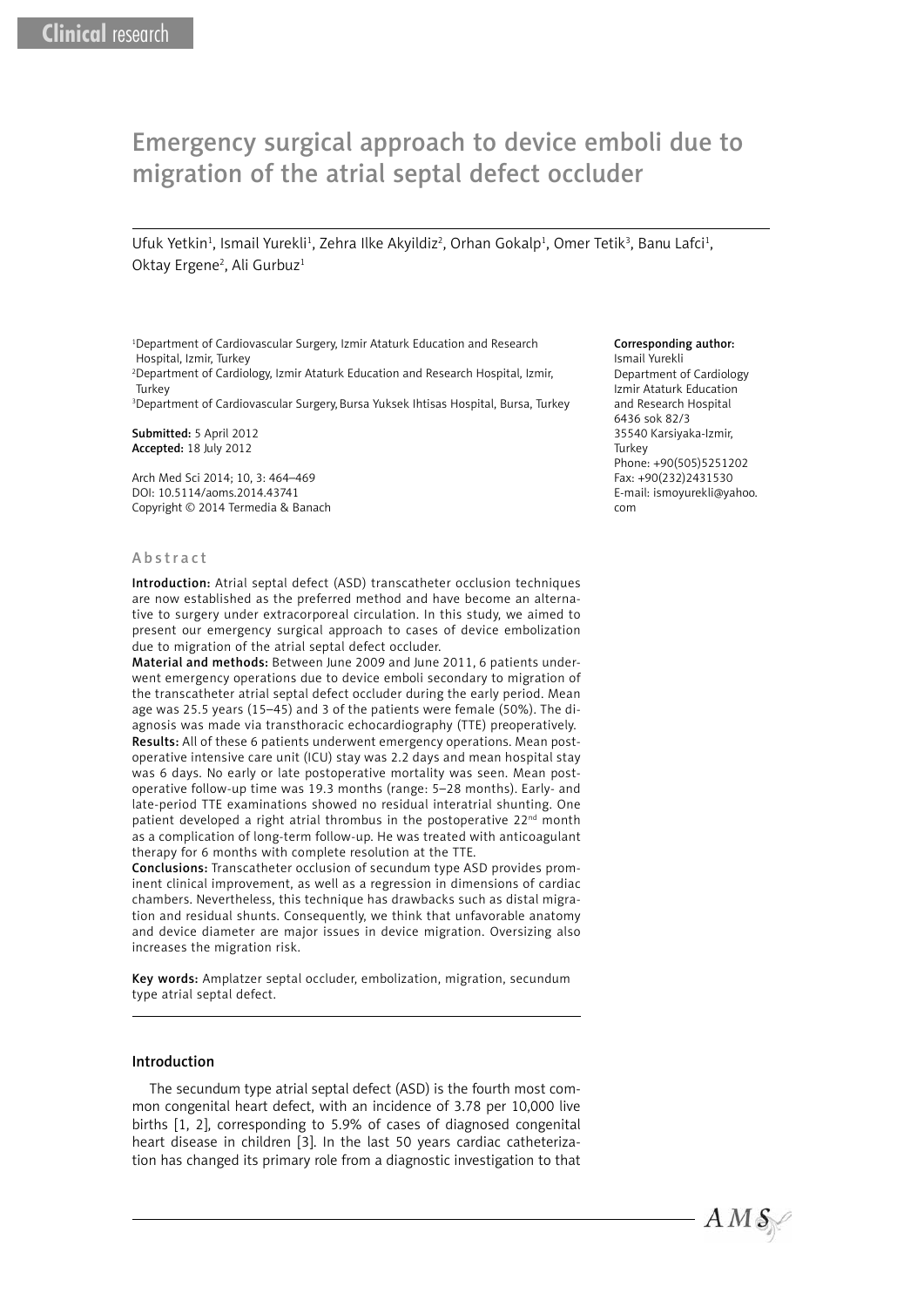| Patient<br>no. | Age<br>[year] | Gender        | Brand name of the device<br>and sizing measurements | Deployment-to-diagnosis<br>of migration time |
|----------------|---------------|---------------|-----------------------------------------------------|----------------------------------------------|
|                | 45            | $\mathcal{E}$ | Cardiofix; 35 mm                                    | 10 min (under fluoroscopy)                   |
| $\overline{2}$ | 15            | ¥             | Biostar; occluder; 16 mm                            | 6 h                                          |
| 3              | 18            | 3             | Amplatzer ASD; occluder; 30 mm                      | 48 h (control x-ray – Figure 1)              |
| 4              | 19            | Â             | Amplatzer ASD; occluder; 31 mm                      | 24 h                                         |
| 5              | 40            | ¥             | Amplatzer ASD; occluder (another institution)       | 14 days                                      |
| 6              | 16            | ¥             | Amplatzer ASD; occluder; 34 mm                      | 12 <sub>h</sub>                              |

|  | Table I. Demographic data and preoperative characteristics of our patients |  |
|--|----------------------------------------------------------------------------|--|
|--|----------------------------------------------------------------------------|--|

of a therapeutic procedure [4]. William Rashkind pioneered percutaneous closure of ASD. The first application in humans was done in 1974 by Jim Lock and was published in 1976 [5]. Percutaneous ASD closure has become an increasingly simplified procedure over the past decade [1]. The use of dedicated devices for ASD closure by experienced operators results in low rates of device dislodgement, migration or embolization and improves sealing performance [4, 6]. A cause of failure is early embolization [7]. The percentage of this early embolization is around 0.5% [3].

In this study, we aimed to present our emergency surgical approach to cases with device emboli due to migration of the atrial septal defect occluder diagnosed during the early period after implantation.

# Material and methods

Between June 2009 and June 2011, 6 patients underwent emergency operations due to device emboli secondary to migration of the transcatheter atrial septal defect occluder during the early period. Five of these patients underwent transcatheter closure at the Cardiology Department

of our institution, whereas the remaining patient underwent this procedure in another institution. All of these patients were referred to our clinic for emergency surgery. Mean age was 25.5 years (15–45) and 3 of the patients were female (50%). Timing of the emergency operation was planned after the diagnosis of the migration of the occluder in 10 min to 2 weeks after the intervention. The demographic data and the device characteristics are summarized in Table I (The  $5<sup>th</sup>$  patient was referred from another institution. Therefore, the sizing measurements were not available.) The diagnosis was made via transthoracic echocardiography (TTE) preoperatively. The migration of the device was noticed during fluoroscopy in the  $10<sup>th</sup>$  min after the deployment in the  $1<sup>st</sup>$  case. In the  $3<sup>rd</sup>$  case, this displacement was detected at control chest X-ray in the 48<sup>th</sup> h after the deployment (Figures 1 and 2). In the  $1<sup>st</sup>$  case, the operating team of the Cardiology Department tried to remove the embolized device from the right ventricle with biopsy forceps; but this attempt was not successful. The remaining 5 patients were directly referred to our clinic for surgery. All 6 patients underwent emergency operations. The operation technique was standard with inclusion of pulmonary arteriotomy in cases of migration to the pulmonary artery. After median sternotomy, the pericardium was incised vertically. Following the standard bi-



Figure 1. Chest X-ray view of our  $3<sup>rd</sup>$  patient showing the embolized device in the pulmonary conus



Figure 2. TTE view of our 4<sup>th</sup> patient showing migration of the Amplatzer occluder device into the main pulmonary artery 24 h after its deployment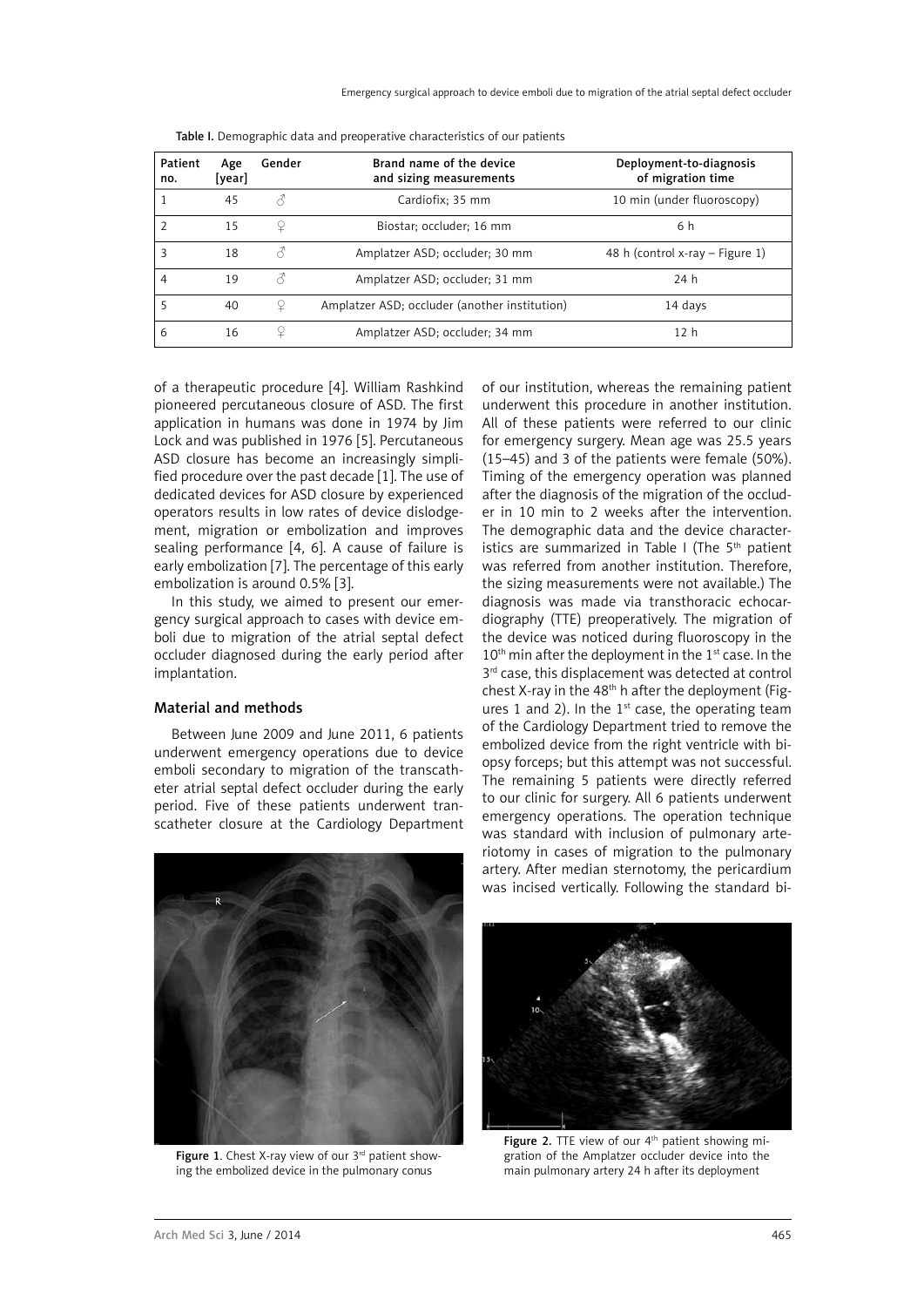

Figure 3. Perioperative view after median sternotomy showing embolized Amplatzer occluder device within main pulmonary artery

caval cannulation and aortic cross-clamping, antegrade tepid blood cardioplegia was introduced. Standard right atriotomy was performed in all cases. Four patients (cases no. 3–6) underwent vertical pulmonary arteriotomy to identify the devices in the main pulmonary artery (Figures 3 and 4). In these 4 cases, primary closure of atrial septal defect was carried out after removal of the device. The diameter of these 4 devices reached up to 50 mm after migration into pulmonary arteries. Mean aortic cross-clamp time was 27.6 min (range: 18–34 min). Mean cardiopulmonary bypass time was 48.5 min (range: 39–54 min). These periods were longer in cases requiring pulmonary arteriotomy (Table II).

#### Results

## Perioperative data

The location of the embolized device was the main pulmonary artery in 3 cases, the right ventricular outflow tract in one case, the right atrial cavity in one case and right pulmonary artery inflow in the remaining case. Four of our patients required pulmonary arteriotomy. The type of ASD was detected as fossa ovalis type in 4 patients during surgical exploration. One patient had a si-



Figure 4. Simultaneous perioperative views of the embolized device after pulmonary arteriotomy and fossa ovalis type secundum ASD after right atriotomy

nus venosus type defect, whereas the remaining 1 had a patent foramen ovale. All these defects were closed primarily by simple suturing.

## Early postoperative period

The postoperative course was uneventful for all patients. The length of postoperative intensive care unit (ICU) stay was 2 days in 5 patients and 1 day in the remaining one. The length of postoperative hospital stay was 6 days in 3 patients, 5 days in 2 patients and 8 days in 1 patient. The amount of whole blood transfusion was 1 unit in 5 patients and none in the remaining one. The amount of packed red blood cells transfused was 1 unit in 1 patient and 2 units in 5 patients. The amount of fresh frozen plasma (FFP) was 3 units in 1 patient, 1 unit in 4 patients and none in 1 patient.

No early or late postoperative mortality was seen. In addition, no arrhythmia – particularly supraventricular tachycardia requiring electrical or medical cardioversion – was seen. There were also no pericardial effusion, procedure-related vascular access complications, peripheral embolization, transient ST elevation, infectious endocarditis, deep venous thrombosis or surgical re-exploration due to bleeding. The mean amount of postoper-

Table II. Aortic cross clamp time, cardiopulmonary bypass time, amount of postoperative mediastinal drainage of the patients

| Patient no. |    | Aortic cross clamp time [min] Cardiopulmonary bypass time [min] | Amount of postoperative<br>mediastinal drainage [cc] |
|-------------|----|-----------------------------------------------------------------|------------------------------------------------------|
|             | 28 | 48                                                              | 350                                                  |
|             | 18 | 39                                                              | 200                                                  |
| ς           | 34 | 54                                                              | 1350                                                 |
| 4           | 33 | 51                                                              | 400                                                  |
|             | 28 | 51                                                              | 350                                                  |
| 6           | 25 | 47                                                              | 450                                                  |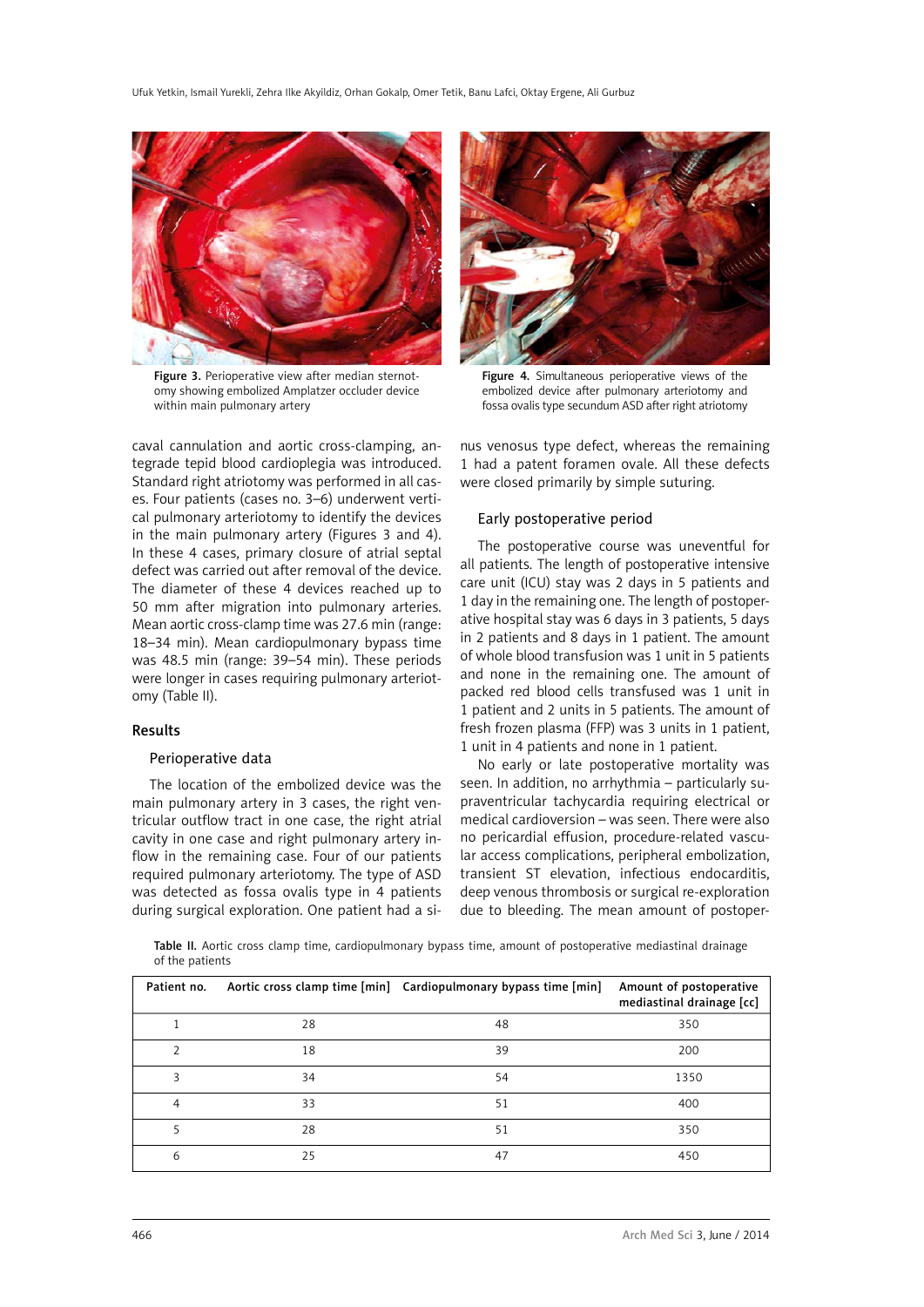ative mediastinal drainage was 516.6 ml (range: 200–1350 ml). This amount was higher in patients requiring pulmonary arteriotomy (Table II).

## Postoperative follow-up

All the patients returned for a regular checkup visit at 1, 3, 6 and 12 months after the operation and yearly thereafter with clinical and TTE examinations at each visit. The mean postoperative follow-up period was 19.3 months (range: 5–28 months). Early- and late-period transthoracic echocardiography confirmed that there was no residual shunting in the interatrial septum. As a late-period postoperative complication, one patient had a hyperechoic mobile intracardiac mass of 30 mm  $\times$  16 mm consistent with thrombus which was detected with TTE in the 22<sup>nd</sup> month. He was suffering from chest pain and shortness of breath. This pedunculated mass was located within the right atrium (Figure 5). In addition, the diameter of the main pulmonary artery was measured as 25 mm and no thrombus was detected inside it and its branches. Our patient was immediately hospitalized in the intensive care unit and anticoagulated with an intravenous infusion of standard heparin, keeping the activated clotting time at 220  $\pm$ 20 s. On the 3<sup>rd</sup> day of hospitalization, he was transferred to the ward. Whole abdominal ultrasound and venous Doppler ultrasound of both lower extremities showed no additional pathology. Concomitant warfarin therapy was also initiated, keeping the international normalized ratio (INR) level at a level of 2.4 ±0.2. Genetic analyses regarding Factor V Leiden mutation, prothrombin 20210 mutation, MTHFR 677 gene polymorphism, antithrombin III activity, homocysteine level, and protein C and S deficiency revealed heterozygous mutation of Factor V. On the  $7<sup>th</sup>$  postoperative day, he achieved a full symptomatic recovery. Control TTE investigation showed regression of the size of the right atrial thrombus material down to 21.6 mm  $\times$  14.7 mm. Outpatient follow-up with oral anticoagulation therapy was recommended by the Hematology Department. He was treated with anticoagulant therapy for 6 months with complete resolution at the TTE. Preoperative pulmonary arterial pressure (PAP) of 100 mm Hg showed regression down to 45 mm Hg at the end of a 2-year follow-up period in patient 1. The PAP of patient 5 was measured as 35–40 mm Hg. Beside these 2 patients, the PAP values were measured as below 30 mm Hg. At the end of the postoperative  $6<sup>th</sup>$  month, the PAP values were within normal limits except for patient 1 as measured with TTE. In addition, no moderate or severe tricuspid regurgitation was detected pre- or postoperatively.

### Discussion

Until now, surgical closure of the defect was the only treatment recommended and good results were observed [7]. Most recently, ASD transcatheter occlusion techniques have become an alternative to surgical procedure using cardiopulmonary bypass [1]. Transcatheter closure of ASD has better results than medical therapy and comparable results to surgical closure, thus avoiding the even low morbidity and mortality rates of surgery for such congenital heart disease in adults [8–10]. Transcatheter closure of ASD avoids sternotomy and extracorporeal circulation and it is performed under local anesthesia under fluoroscopic guidance in a very short time with experience gained, and with very low radiation exposure [7, 11].

A number of different devices are available for transcatheter ASD closure [1]. The Amplatzer ASD occluder was used in our four cases. Three of these devices embolized to the main pulmonary artery and one to the inlet of the right pulmonary artery. It was constructed from nitinol wires and consisted of two flat disks with a 3-mm long thin connecting waist. The Amplatzer device became the first choice for closing defects larger than 18 mm [1].

The implanted device should allow complete closure with no residual shunt and also should be biocompatible, with no allergenic or traumatic components, easy to implant and to immediately retrieve in case of malposition [4]. It is important to document all subsequent complications to properly evaluate the benefit/risk ratio of a percutaneous ASD closure and to choose the appropriate device.

Embolization of the device remains one of the possible complications. Devices usually embolize into the main pulmonary artery [1]. This rate of embolization was 89% in the study of Chessa *et al.* and they embolized within 24 h. In our series the rate of embolization in the main pulmonary artery is 67% (4 cases). Again in our series, embo-



Figure 5. TTE view of one of our patients showing hypoechoic mobile mass lesion of 30 mm × 16 mm inside the right atrium consistent with thrombus material and successful closure of ASD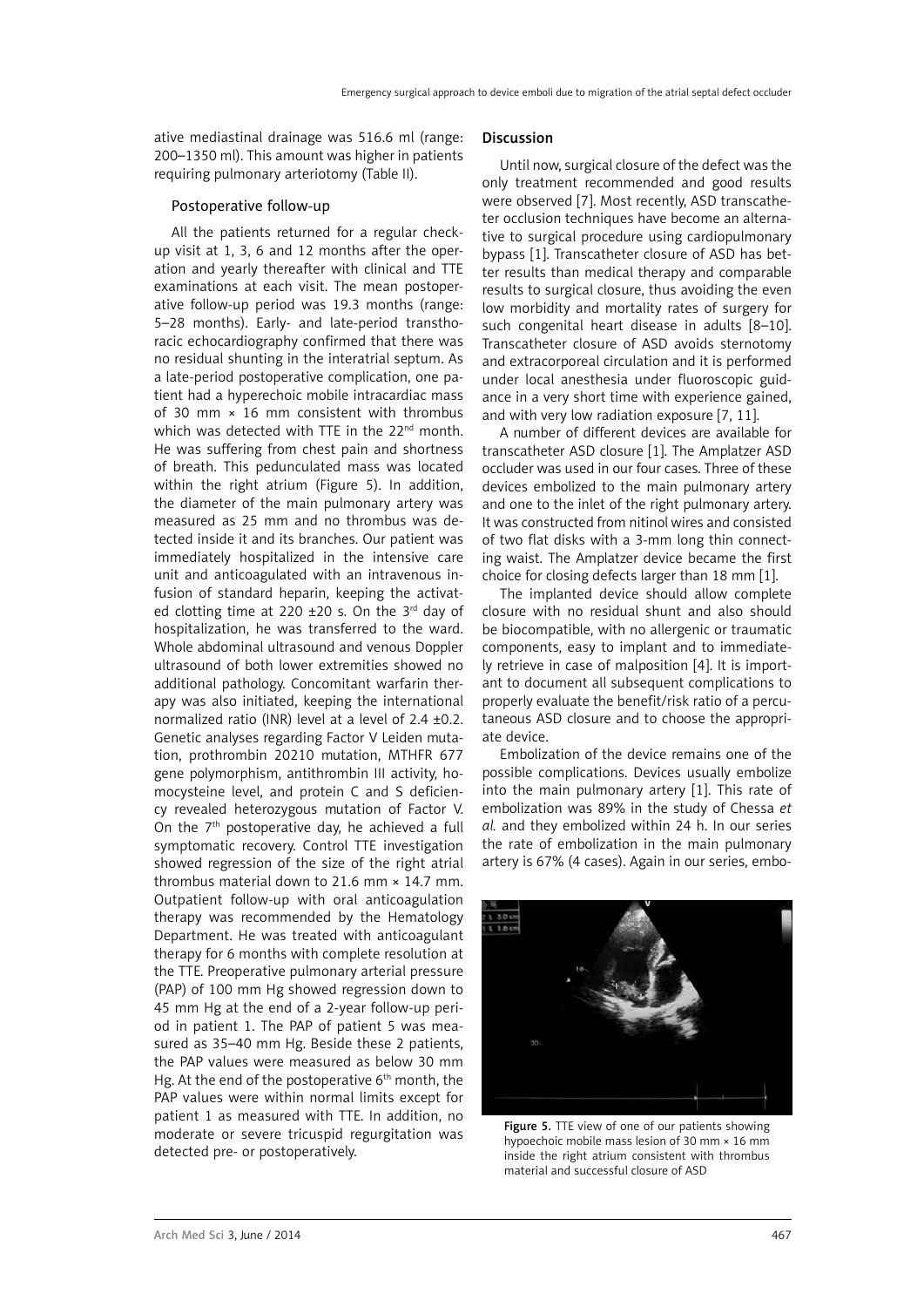lization due to migration was detected within the first 24 h except for the  $3<sup>rd</sup>$  and  $5<sup>th</sup>$  patient (67%, Table I). Once the device embolizes, two different options are possible (1): i) retrieve the device by a gooseneck snare or basket catheter, ii) refer the patient to the surgeon. The last option is indicated when the size of the device is among the largest; the surgeon retrieves the device and closes the ASD at the same time. In our series, 5 patients were taken to the operating room for emergency surgery. The remaining case was subjected to an unsuccessful attempt of retrieval under fluoroscopy by cardiologists due to migration of the device 10 min after its deployment.

Transthoracic echocardiography can confirm the suspected diagnosis [4]. Although the migration of the device was confirmed by TTE examination in all our patients, the diagnosis was made under fluoroscopy in 1 patient 10 min after deployment of the device and coincidentally in another patient in routine control chest X-ray examination, interestingly (Figure 1). Surgery usually follows: the device is retrieved and the septum sutured [4].

Other serious complications that occur in less than 1% of cases are infection, erosion into the pericardium or aorta at the rim of the device, a new ASD caused by the tearing of the thin septum primum by the lower rim, atrial fibrillation, and palpitations, which are not common and usually subside spontaneously [6, 12]. Reporting those complicated cases should help improve the understanding of such complications, their risk factors, the delay of occurrence, the selection of patients, the implantation techniques and the design of the devices, and refine the adjuvant medical treatment [4].

The relationship between the device and the peripheral tissue of the atrial septal defect must be delineated, and the smallest possible device must be used [7]. To reduce the risk of such mechanical complications, one needs to keep in mind the risk factors previously described. In the near future, less aggressive techniques (radiofrequency closure system) or even bioabsorbable devices may be available [4].

Development of right atrial thrombus in the long term after primary repair of ASD is extremely rare. It carries a potential for embolic sequelae and is therefore important [13]. In this case, second surgical intervention, thrombolysis and anticoagulation are alternative approaches. Whatever the treatment modality the clinician chooses regarding the patient's condition, he/she should take into consideration the fact that a fast and aggressive approach has a positive impact on survival. This complication was seen in 1 of our patients. We treated him with a combination of systemic heparinization followed by oral anticoagulant therapy for 6 months.

In conclusion, this study had some limitations. It involved a small number of patients and also the follow-up period was not long enough. Transcatheter closure of ASD is safe, gives better results and has become an alternative to surgery under extracorporeal circulation. Marked progress in interventional cardiology has led to the development of a non-surgical method for secundum ASD (ASD II) treatment, and percutaneous closure of single ASD II has become the standard treatment, possible in about 60–70% of patients depending on the defect location, size and patient's age [2]. The key to success of every miniinvasive hybrid approach is perfect cooperation of interventional cardiologists, surgeons and anesthesiologists [14]. One should be aware that transcatheter closure has some complications as seen in our series: migration to the chambers of the right heart, and development of residual interatrial shunting. As a consequence derived from our study, the operators of this intervention should keep in mind that unfavorable anatomy and the device diameter are major issues in device migration. Oversizing also increases the migration risk. There are several technical limitations, such as diameters of the occluder and delivery system, that need to be considered before implantation [14]. The contraindications for percutaneous closure include a large defect or too small surrounding rims (except for the anterior rim toward the aorta) [2].

#### References

- 1. Chessa M, Carminati M, Butera G, et al. Early and late complications associated with transcatheter occlusion of secundum atrial septal defect. J Am Coll Cardiol 2002; 39: 1061-5.
- 2. Kucinska B, Werner B, Wroblewska-Kaluzewska M. Assessment of right atrial and right ventricular size in children after percutaneous closure of secundum atrial septal defect with Amplatzer septal occlude. Arch Med Sci 2010; 6: 567-72.
- 3. Ueda H, Yanagi S, Nakamura H, et al. Device closure of atrial septal defect: immediate and mid-term results. Circ J 2012; 76: 1229-34.
- 4. Motreff P, Dauphin C, Souteyrand G. Cardiac perforation and tamponade 3 months after transcatheter PFO closure by Starflex Device: a case report. Cathet Cardiovasc Interv 2008; 71: 412-6.
- 5. King TD, Thompson SL, Steiner C, et al. Secundum atrial septal defect. Nonoperative closure during cardiac catheterization. JAMA 1976; 235: 2056-9.
- 6. Meier B. Closure of patent foramen ovale: technique, pitfalls, complications, and follow up. Heart 2005; 91: 444-8.
- 7. Guérin P, Lambert V, Godart F, et al. Transcatheter closure of patent foramen ovale in patients with platypnea-orthodeoxia: results of a multicentric French registry. Cardiovasc Intervent Radiol 2005; 28: 164-8.